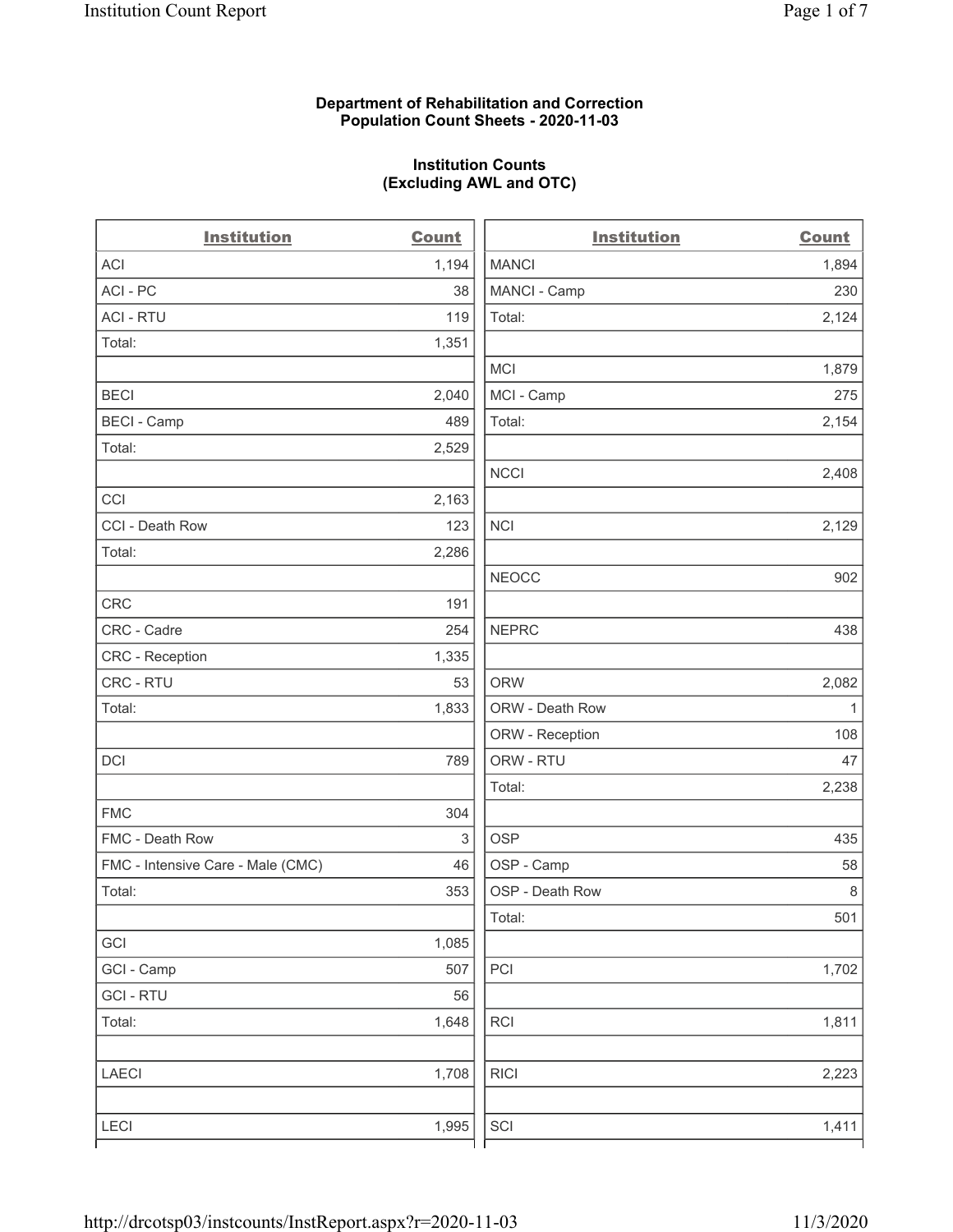|                          |       |                      | <b>Total Population:</b> | 44,471     |
|--------------------------|-------|----------------------|--------------------------|------------|
|                          |       |                      |                          |            |
|                          |       | Total:               |                          | 1,173      |
|                          |       | <b>WCI-RTU</b>       |                          | 34         |
|                          |       | <b>WCI</b>           |                          | 1,139      |
| Total:                   | 1,967 |                      |                          |            |
| MACI - Minimum           | 1,051 | Total:               |                          | 830        |
| MACI                     | 916   | <b>TOCI - PC</b>     |                          | 146        |
|                          |       | <b>TOCI</b>          |                          | 684        |
| Total:                   | 1,354 |                      |                          |            |
| <b>LORCI - Reception</b> | 690   | Total:               |                          | 1,202      |
| <b>LORCI - Cadre</b>     | 163   | TCI - Camp           |                          | 278        |
| LORCI                    | 501   | <b>TCI</b>           |                          | 924        |
|                          |       |                      |                          |            |
| LOCI                     | 2,023 | SOCF - RTU<br>Total: |                          | 2<br>1,218 |
| Total:                   | 2,166 | <b>SOCF</b>          |                          | 1,216      |
| LECI - Camp              | 171   |                      |                          |            |
|                          |       |                      |                          |            |

\* The Total Population includes 30 Offenders with Reason Codes 30 & 31. \*\* The Total Population includes 35 Offenders with Reason Code 0A.

## Male Population by Security Level (Include AWL and Exclude OTC)

| <b>Security Level</b>  |                   | <b>Body</b> | <b>AWL</b> | $(-OTC)$ | <b>Total</b> |
|------------------------|-------------------|-------------|------------|----------|--------------|
| <b>Total Level E</b>   |                   | 939         | 6          | 6        | 939          |
| Total Level 4          |                   | 1,401       | 6          | 6        | 1,401        |
| Total Level 3          |                   | 9,675       | 86         | 78       | 9,683        |
| Total Level 2          |                   | 15,020      | 102        | 83       | 15,039       |
| Total Level 1          |                   | 13,757      | 80         | 60       | 13,777       |
| <b>Total Death Row</b> |                   | 138         | 0          | 0        | 138          |
|                        | <b>Total Male</b> | 40,930      | 280        | 233      | 40,977       |

#### Female Population by Institution (Include AWL and Exclude OTC)

| <b>Institution</b>     | <b>Body</b> | <b>AWL</b> | $(-OTC)$ | <b>Total</b> |
|------------------------|-------------|------------|----------|--------------|
| <b>DCI</b>             | 788         |            | 2        | 789          |
| <b>FMC</b>             | 5           |            |          |              |
| <b>NEPRC</b>           | 438         |            |          | 439          |
| <b>ORW</b>             | 2,082       | 23         | 15       | 2,090        |
| <b>ORW - Death Row</b> |             |            |          |              |
|                        |             |            |          |              |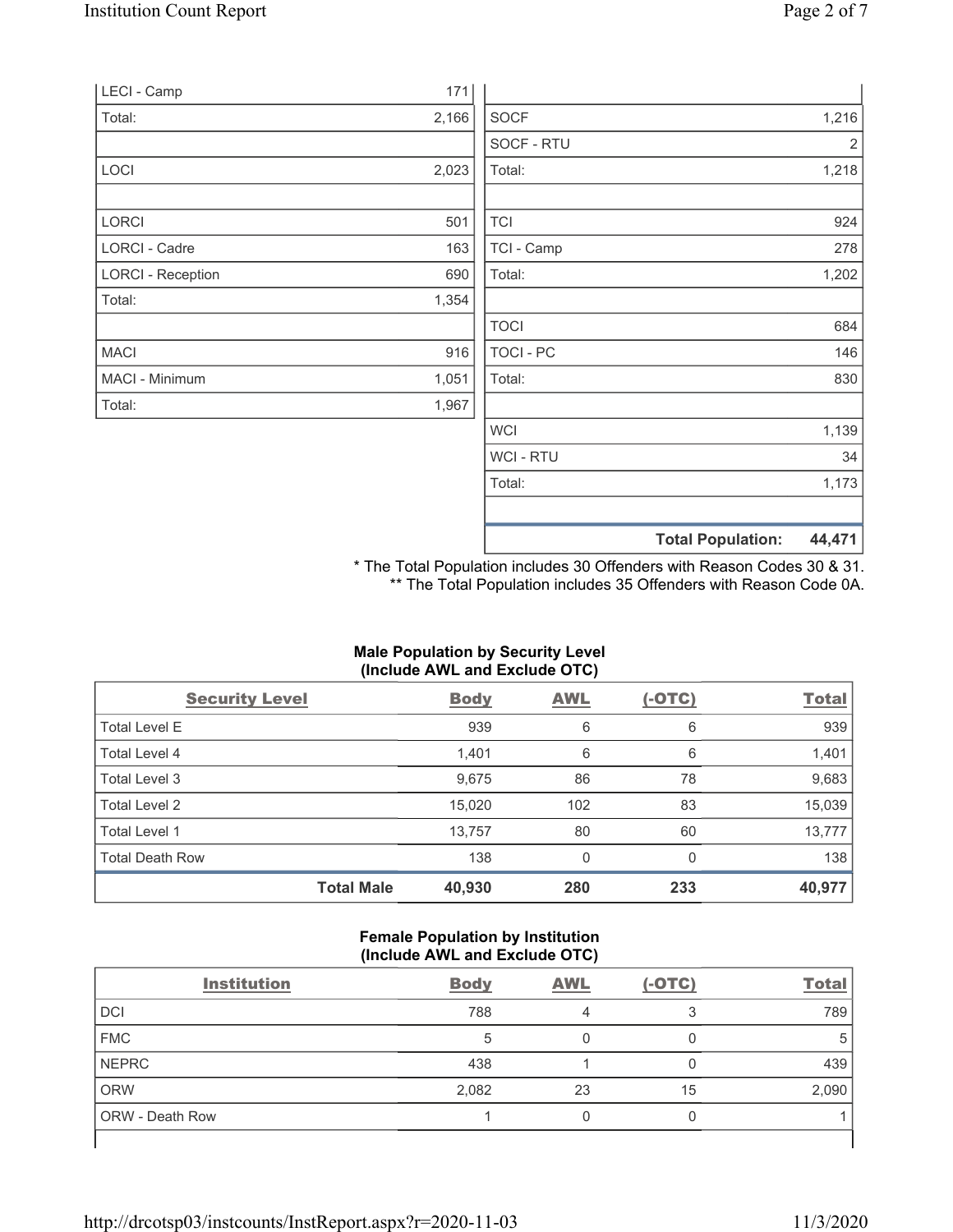| <b>ORW</b> - Reception |                          | 108    |     |     | 109 <sup>1</sup> |
|------------------------|--------------------------|--------|-----|-----|------------------|
| ORW - RTU              |                          | 47     |     |     | 47               |
|                        | <b>Total Female</b>      | 3.469  | 30  | 19  | 3,480            |
|                        |                          |        |     |     |                  |
|                        | <b>Total Population:</b> | 44,399 | 310 | 252 | 44,457           |

### Male Population by Institution: Security Level 5 and E (Include AWL and Exclude OTC)

| <b>Institution</b> |                      | <b>Body</b>    | <b>AWL</b>          | $(-OTC)$            | <b>Total</b>   |
|--------------------|----------------------|----------------|---------------------|---------------------|----------------|
| CCI                |                      | $\mathbf 1$    | $\mathsf{O}\xspace$ | 0                   | 1              |
| CRC                |                      | $\overline{2}$ | 1                   | 1                   | $\sqrt{2}$     |
| CRC - Reception    |                      | 1              | 0                   | 0                   | 1              |
| CRC - RTU          |                      | $\overline{4}$ | 0                   | $\mathsf{O}\xspace$ | $\overline{4}$ |
| <b>FMC</b>         |                      | 1              | $\mathsf{O}\xspace$ | $\mathbf 0$         | $\mathbf{1}$   |
| LAECI              |                      | $\overline{2}$ | $\boldsymbol{0}$    | $\mathsf{O}\xspace$ | $\sqrt{2}$     |
| LECI               |                      | 8              | $\mathsf{O}\xspace$ | $\mathsf 0$         | $\,8\,$        |
| LORCI              |                      | 1              | $\boldsymbol{0}$    | $\mathsf 0$         | $\mathbf{1}$   |
| <b>MACI</b>        |                      | 13             | $\mathbf 0$         | $\mathsf{O}\xspace$ | 13             |
| <b>MANCI</b>       |                      | 17             | $\boldsymbol{0}$    | $\mathsf{O}\xspace$ | 17             |
| <b>NEOCC</b>       |                      | 9              | $\boldsymbol{0}$    | $\mathsf 0$         | $\overline{9}$ |
| <b>OSP</b>         |                      | 191            | 1                   | 1                   | 191            |
| RCI                |                      | 11             | $\boldsymbol{0}$    | $\mathsf 0$         | 11             |
| SOCF               |                      | 537            | $\sqrt{4}$          | 4                   | 537            |
| <b>TCI</b>         |                      | $10$           | $\mathsf{O}\xspace$ | 0                   | $10$           |
| <b>TOCI</b>        |                      | 117            | 0                   | $\mathsf{O}\xspace$ | 117            |
| TOCI - PC          |                      | $\overline{2}$ | $\mathbf 0$         | $\mathsf{O}\xspace$ | $\overline{2}$ |
| <b>WCI</b>         |                      | $\overline{7}$ | 0                   | $\mathsf{O}\xspace$ | $\overline{7}$ |
| WCI - RTU          |                      | 5              | 0                   | 0                   | 5              |
|                    | <b>Total Level 5</b> | 939            | 6                   | $6\phantom{1}6$     | 939            |

# Male Population by Institution: Security Level 4 (Include AWL and Exclude OTC)

| <b>Body</b> | <b>AWL</b> | $(-OTC)$ | <b>Total</b> |
|-------------|------------|----------|--------------|
|             |            |          | 5            |
|             |            |          |              |
| 11          |            |          |              |
|             |            |          |              |
|             |            |          |              |
|             |            |          |              |
|             |            |          |              |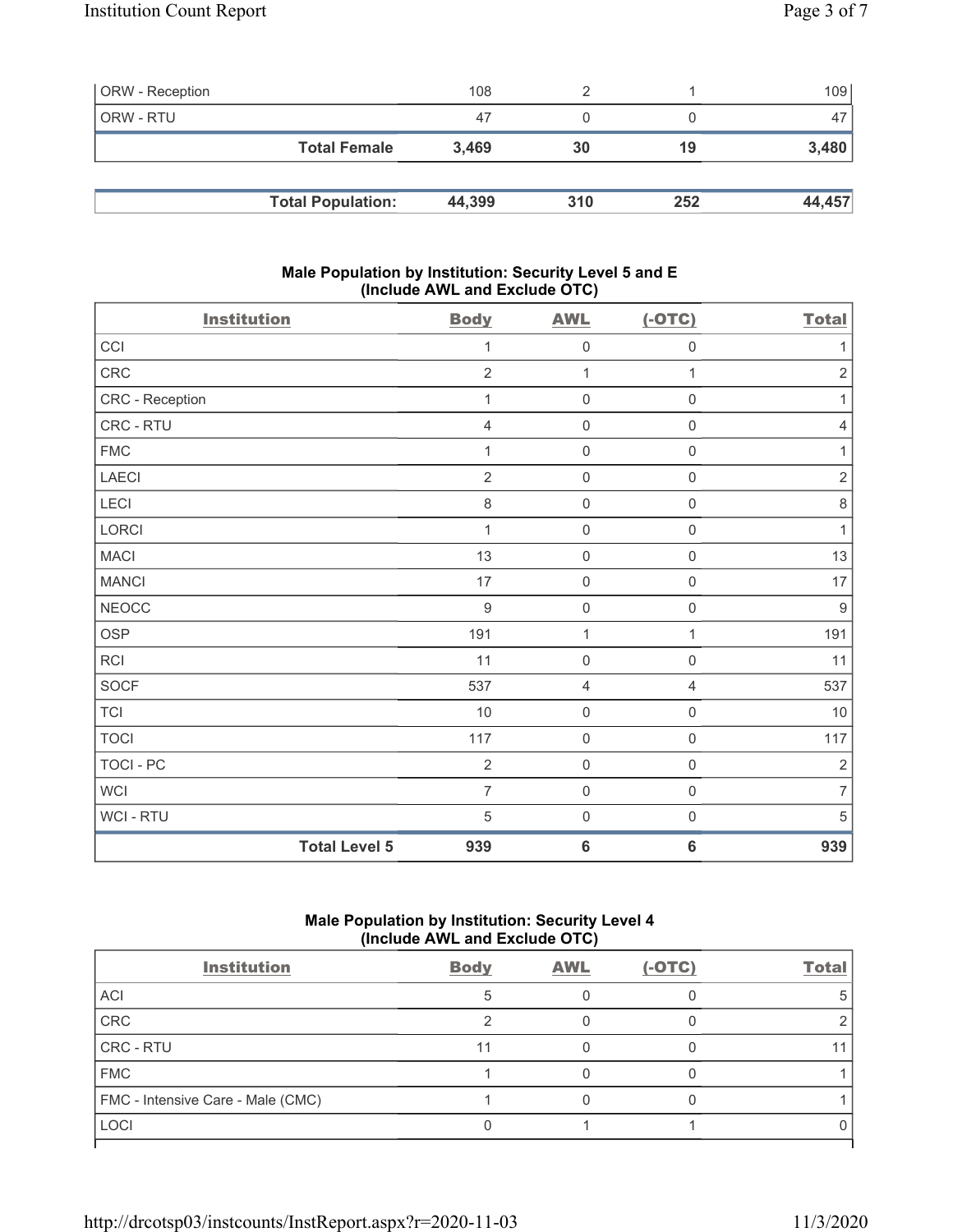| LORCI                |                      | 8     |                |   | 8     |
|----------------------|----------------------|-------|----------------|---|-------|
| <b>LORCI - Cadre</b> |                      |       |                |   |       |
| <b>MACI</b>          |                      | 15    | 0              |   | 15    |
| <b>OSP</b>           |                      | 205   | 0              |   | 205   |
| <b>SOCF</b>          |                      | 603   | $\mathfrak{p}$ | 2 | 603   |
| SOCF - RTU           |                      |       | 0              |   |       |
| <b>TOCI</b>          |                      | 535   | $\overline{2}$ | 2 | 535   |
| TOCI - PC            |                      | 10    | 0              |   | 10    |
| WCI - RTU            |                      | 3     | O              |   | 3     |
|                      | <b>Total Level 4</b> | 1,401 | 6              | 6 | 1,401 |

## Male Population by Institution: Security Level 3 (Include AWL and Exclude OTC)

| <b>Institution</b>                | <b>Body</b>    | <b>AWL</b>       | $(-OTC)$            | <b>Total</b>   |
|-----------------------------------|----------------|------------------|---------------------|----------------|
| <b>ACI</b>                        | 16             | $\mathbf 0$      | $\mathsf 0$         | 16             |
| ACI-PC                            | 6              | $\mathbf 0$      | $\mathsf{O}\xspace$ | $\,6\,$        |
| <b>ACI - RTU</b>                  | $\overline{2}$ | $\mathbf 0$      | $\mathsf 0$         | $\sqrt{2}$     |
| <b>BECI</b>                       | $\overline{2}$ | $\mathbf 0$      | $\mathsf{O}\xspace$ | $\overline{2}$ |
| CCI                               | 38             | $\mathbf 0$      | $\mathsf{O}\xspace$ | 38             |
| CRC                               | 78             | $\mathbf 1$      | $\mathbf{1}$        | 78             |
| CRC - Cadre                       | 12             | $\mathbf 0$      | $\mathbf 0$         | 12             |
| <b>CRC</b> - Reception            | 826            | 16               | 16                  | 826            |
| CRC - RTU                         | 36             | $\mathbf 0$      | $\mathsf 0$         | 36             |
| <b>FMC</b>                        | $\,6\,$        | $\mathbf 0$      | $\mathsf{O}\xspace$ | $\,6\,$        |
| FMC - Intensive Care - Male (CMC) | $\overline{2}$ | $\mathbf 0$      | $\mathsf 0$         | $\sqrt{2}$     |
| GCI                               | 6              | $\mathbf 0$      | $\mathsf 0$         | $\,6\,$        |
| <b>LAECI</b>                      | 30             | $\mathbf 1$      | $\mathbf{1}$        | 30             |
| LECI                              | 1,405          | $\boldsymbol{9}$ | $\overline{7}$      | 1,407          |
| LOCI                              | $\overline{7}$ | $\mathbf 0$      | $\mathsf 0$         | $\overline{7}$ |
| <b>LORCI</b>                      | 184            | 21               | 21                  | 184            |
| LORCI - Cadre                     | 37             | $\mathbf 0$      | $\mathsf{O}\xspace$ | 37             |
| <b>LORCI - Reception</b>          | 155            | $\mathbf 0$      | $\mathbf 0$         | 155            |
| <b>MACI</b>                       | 774            | $\sqrt{3}$       | $\sqrt{3}$          | 774            |
| <b>MANCI</b>                      | 1,633          | $\boldsymbol{9}$ | $\boldsymbol{9}$    | 1,633          |
| MCI                               | 10             | $\mathbf 0$      | $\mathsf{O}\xspace$ | 10             |
| <b>NCCI</b>                       | 59             | $\mathbf 0$      | $\mathsf 0$         | 59             |
| <b>NCI</b>                        | 17             | $\mathbf 0$      | $\mathsf 0$         | 17             |
| <b>NEOCC</b>                      | 756            | $\mathbf 5$      | $\sqrt{3}$          | 758            |
| <b>OSP</b>                        | $\,6\,$        | $\mathbf 0$      | $\mathsf{O}\xspace$ | $\,6\,$        |
| PCI                               | 41             | $\overline{2}$   | $\mathsf 0$         | 43             |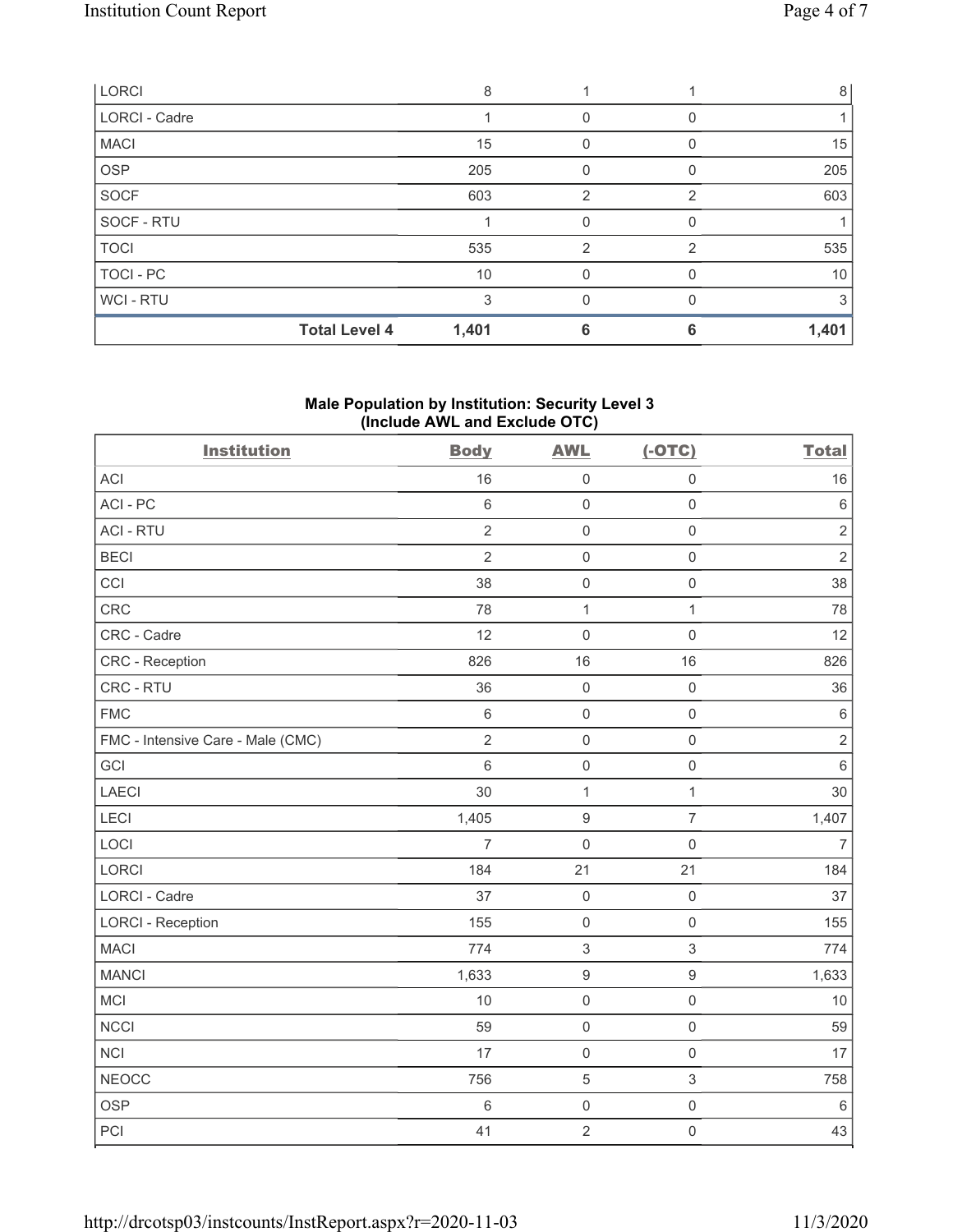| <b>RCI</b>  |                      | 1,422 | 9              | 7        | 1,424 |
|-------------|----------------------|-------|----------------|----------|-------|
| <b>RICI</b> |                      | 41    | 1              |          | 41    |
| SCI         |                      | 46    | $\mathbf 0$    | $\Omega$ | 46    |
| <b>SOCF</b> |                      | 72    | 0              | 0        | 72    |
| SOCF - RTU  |                      | 1     | $\mathbf 0$    | $\Omega$ |       |
| <b>TCI</b>  |                      | 815   | 3              | 3        | 815   |
| TCI - Camp  |                      |       | $\mathbf 0$    | 0        |       |
| <b>TOCI</b> |                      | 26    |                |          | 26    |
| TOCI - PC   |                      | 80    | $\mathbf 0$    | 0        | 80    |
| <b>WCI</b>  |                      | 1,005 | $\mathbf 5$    | 5        | 1,005 |
| WCI - RTU   |                      | 22    | $\overline{0}$ | $\Omega$ | 22    |
|             | <b>Total Level 3</b> | 9,675 | 86             | 78       | 9,683 |

#### Male Population by Institution: Security Level 2 (Include AWL and Exclude OTC)

| <b>Institution</b>                | <b>Body</b>    | <b>AWL</b>     | $(-OTC)$            | <b>Total</b>   |
|-----------------------------------|----------------|----------------|---------------------|----------------|
| <b>ACI</b>                        | 644            | $\sqrt{2}$     | 1                   | 645            |
| ACI-PC                            | 22             | $\mathsf 0$    | $\mathsf{O}\xspace$ | 22             |
| <b>ACI - RTU</b>                  | 93             | $\mathbf 0$    | $\mathsf 0$         | 93             |
| <b>BECI</b>                       | 1,318          | $\,8\,$        | 8                   | 1,318          |
| CCI                               | 1,616          | $\overline{7}$ | $\,6$               | 1,617          |
| CRC                               | 30             | $\mathsf 0$    | $\mathsf{O}\xspace$ | $30\,$         |
| CRC - Cadre                       | 232            | $\mathbf 0$    | $\mathbf 0$         | 232            |
| CRC - Reception                   | 294            | $\overline{7}$ | $\overline{7}$      | 294            |
| CRC - RTU                         | $\overline{2}$ | $\mathsf 0$    | $\mathsf{O}\xspace$ | $\overline{2}$ |
| DCI                               | $\mathbf{1}$   | $\mathsf 0$    | $\mathsf{O}\xspace$ | $\mathbf{1}$   |
| <b>FMC</b>                        | 20             | $\sqrt{3}$     | $\mathsf{O}\xspace$ | 23             |
| FMC - Intensive Care - Male (CMC) | 14             | $\mathsf 0$    | $\mathsf{O}\xspace$ | 14             |
| GCI                               | 458            | $\mathbf{1}$   | $\mathbf{1}$        | 458            |
| GCI - Camp                        | $\mathbf{1}$   | $\mathsf 0$    | $\mathsf{O}\xspace$ | $\mathbf{1}$   |
| <b>GCI-RTU</b>                    | 46             | $\mathbf 0$    | $\mathsf{O}\xspace$ | 46             |
| <b>LAECI</b>                      | 990            | 11             | 11                  | 990            |
| LECI                              | 568            | $\,$ 3 $\,$    | 3                   | 568            |
| LOCI                              | 1,087          | $\overline{4}$ | $\overline{4}$      | 1,087          |
| <b>LORCI</b>                      | 194            | 12             | 12                  | 194            |
| <b>LORCI - Cadre</b>              | 119            | $\mathsf 0$    | $\mathsf{O}\xspace$ | 119            |
| <b>LORCI - Reception</b>          | 236            | $\mathsf 0$    | $\mathbf 0$         | 236            |
| <b>MACI</b>                       | 114            | 1              | $\mathbf{1}$        | 114            |
| <b>MANCI</b>                      | 227            | $\mathbf 0$    | $\mathsf 0$         | 227            |
| <b>MCI</b>                        | 1,287          | 5              | 3                   | 1,289          |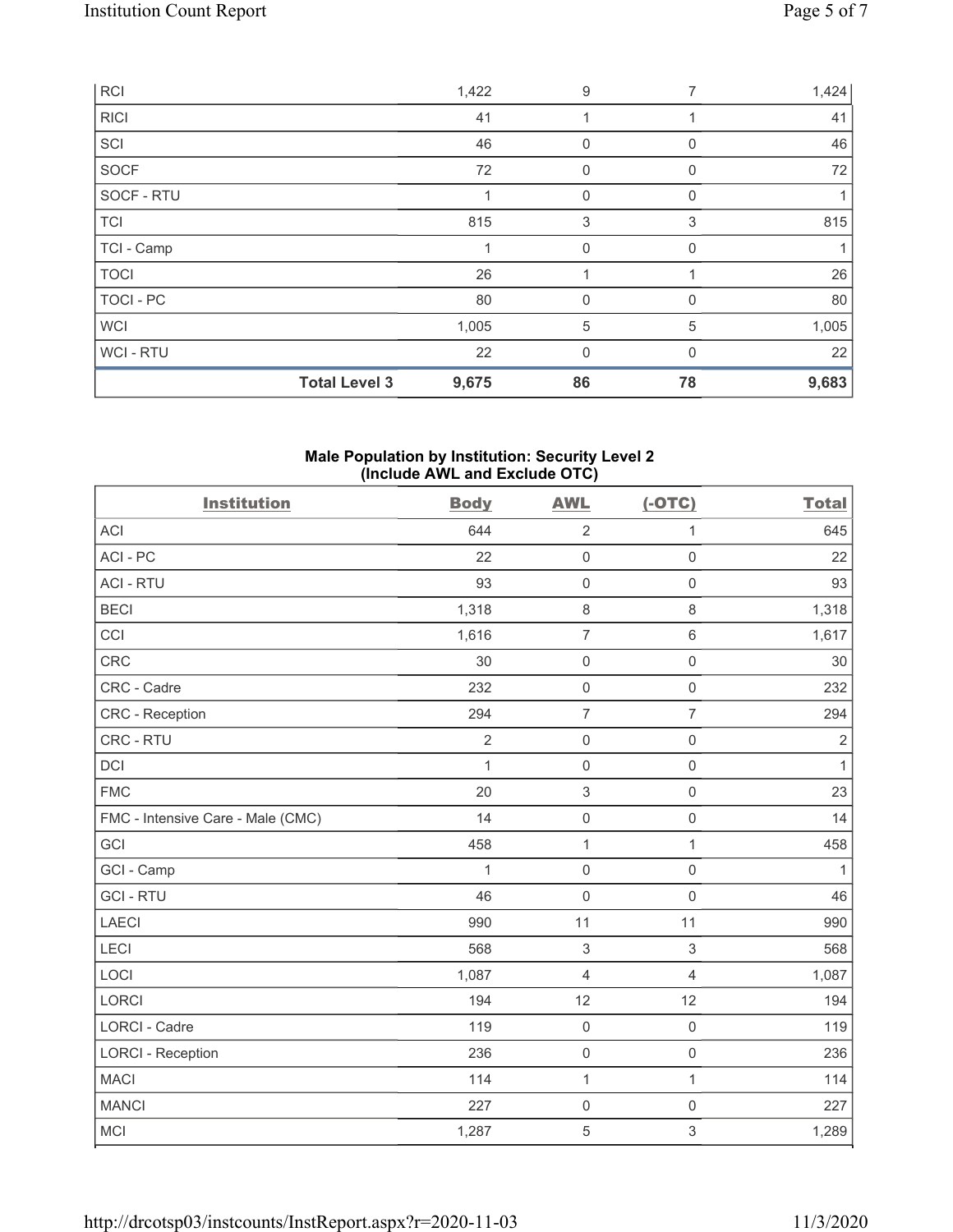| NCCI         |                      | 863             | 4                | $\ensuremath{\mathsf{3}}$ | 864            |
|--------------|----------------------|-----------------|------------------|---------------------------|----------------|
| <b>NCI</b>   |                      | 1,113           | 6                | 5                         | 1,114          |
| <b>NEOCC</b> |                      | 137             | 1                | 1                         | 137            |
| <b>OSP</b>   |                      | $\overline{2}$  | $\mathbf 0$      | 0                         | $\overline{2}$ |
| PCI          |                      | 757             | $\overline{7}$   | $\overline{2}$            | 762            |
| RCI          |                      | 378             | $\sqrt{5}$       | $\ensuremath{\mathsf{3}}$ | 380            |
| <b>RICI</b>  |                      | 1,033           | 8                | 7                         | 1,034          |
| SCI          |                      | 866             | 6                | 5                         | 867            |
| SOCF         |                      | 3               | $\boldsymbol{0}$ | 0                         | 3              |
| <b>TCI</b>   |                      | 71              | 1                | $\mathbf 0$               | 72             |
| <b>TOCI</b>  |                      | $6\phantom{1}6$ | $\mathbf 0$      | 0                         | 6              |
| TOCI - PC    |                      | 51              | $\mathbf 0$      | 0                         | 51             |
| <b>WCI</b>   |                      | 127             | $\mathbf 0$      | 0                         | 127            |
|              | <b>Total Level 2</b> | 15,020          | 102              | 83                        | 15,039         |

# Male Population by Institution: Security Level 1 (Include AWL and Exclude OTC)

| <b>Institution</b>                | <b>Body</b> | <b>AWL</b>                | $(-OTC)$            | <b>Total</b> |
|-----------------------------------|-------------|---------------------------|---------------------|--------------|
| <b>ACI</b>                        | 529         | $\mathbf 0$               | $\mathsf 0$         | 529          |
| ACI - PC                          | 10          | $\mathbf 0$               | $\mathsf{O}\xspace$ | 10           |
| <b>ACI - RTU</b>                  | 24          | $\mathsf{O}\xspace$       | $\mathsf{O}\xspace$ | 24           |
| <b>BECI</b>                       | 719         | $\sqrt{5}$                | $\sqrt{5}$          | 719          |
| <b>BECI - Camp</b>                | 488         | $\mathsf{O}\xspace$       | $\mathbf 0$         | 488          |
| CCI                               | 507         | $\sqrt{3}$                | $\overline{2}$      | 508          |
| CRC                               | 19          | 1                         | 1                   | 19           |
| CRC - Cadre                       | 10          | $\mathsf 0$               | $\mathsf 0$         | 10           |
| CRC - Reception                   | 209         | $\ensuremath{\mathsf{3}}$ | $\,$ 3 $\,$         | 209          |
| <b>FMC</b>                        | 271         | 1                         | $\mathsf{O}\xspace$ | 272          |
| FMC - Intensive Care - Male (CMC) | 29          | $\mathsf{O}\xspace$       | $\mathbf 0$         | 29           |
| GCI                               | 621         | $\overline{7}$            | 3                   | 625          |
| GCI - Camp                        | 506         | 1                         | $\mathsf 0$         | 507          |
| <b>GCI-RTU</b>                    | 10          | $\mathsf{O}\xspace$       | $\mathsf 0$         | 10           |
| <b>LAECI</b>                      | 685         | $\overline{4}$            | $\overline{4}$      | 685          |
| LECI                              | 13          | $\mathsf 0$               | $\mathsf{O}\xspace$ | 13           |
| LECI - Camp                       | 171         | $\mathsf{O}\xspace$       | $\mathbf 0$         | 171          |
| LOCI                              | 929         | $\overline{4}$            | $\,$ 3 $\,$         | 930          |
| <b>LORCI</b>                      | 114         | 10                        | 10                  | 114          |
| LORCI - Cadre                     | 6           | $\mathbf 0$               | $\mathsf{O}\xspace$ | $\,6$        |
| <b>LORCI - Reception</b>          | 299         | $\mathsf{O}\xspace$       | $\mathsf 0$         | 299          |
| MACI - Minimum                    | 1,051       | $\mathbf 5$               | 5                   | 1,051        |